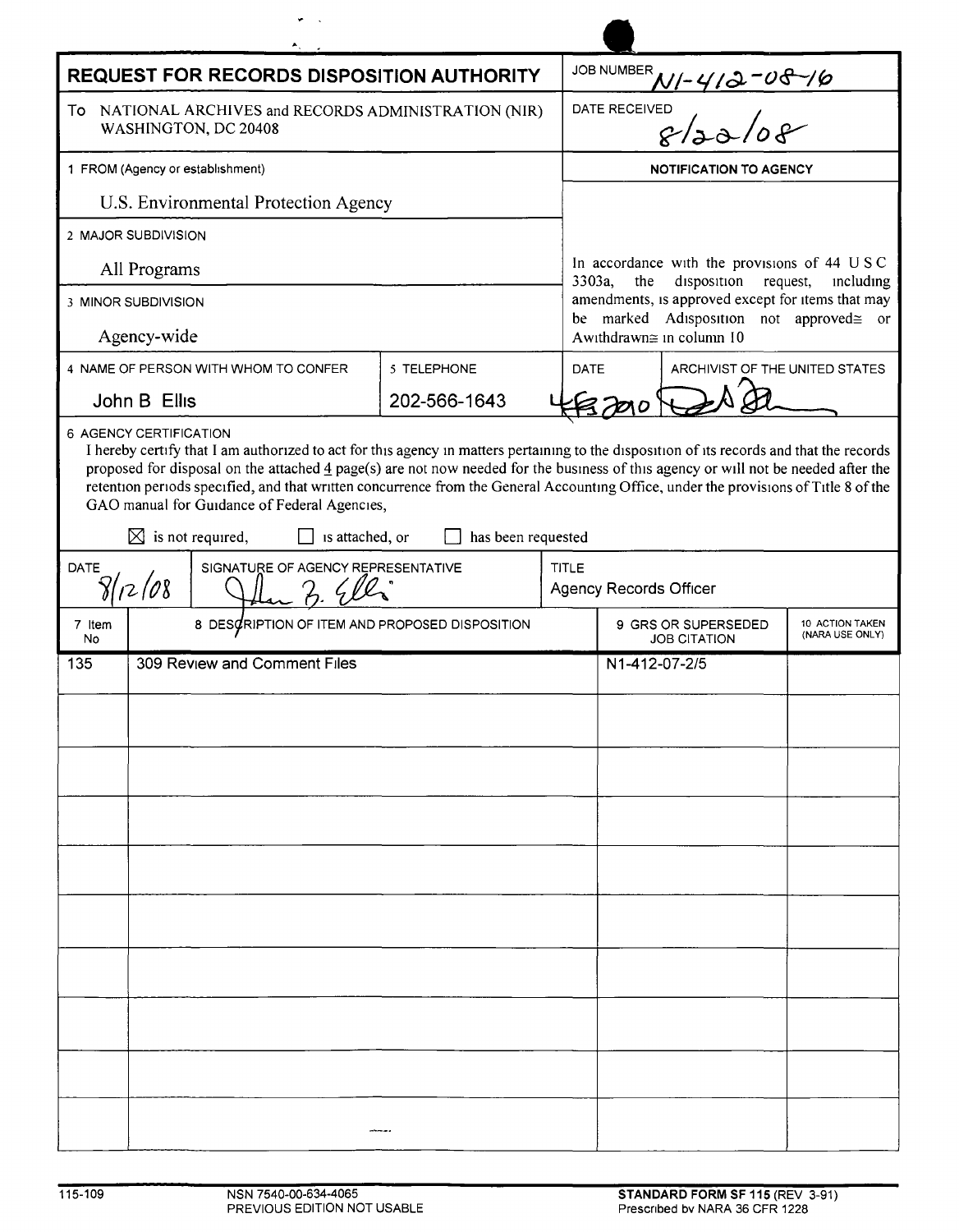This schedule is in development. It may not be used to retire or destroy records. If you have any **questions, please contact the Records Help Desk.**

# **EPA Records Schedule 135**

**Status:** Development, *02/29/2008*

**Title:** 309 Review and Comment Files

**Program:** All Programs

**Applicability:** Agency-wide

**Function:** 108-025-08 - Compliance and Enforcement

# **NARA Disposal Authority:**

This schedule authorizes the disposition of the record copy in any media (media neutral), excluding any records already in electronic form. Records designated for permanent retention must be transferred to the National Archives in accordance with NARA standards at the time of transfer.

• Pending

# **Description:**

Contains documents used in review and coordination of EPA comments on projects that may impact on the environment.

#### **Disposition Instructions:**

**tem a(1)(a):** 309 review comment file - Nonelectronic

fficial Agency comments made pursuant to Section 309 of the Clean Air Act regarding environmental impact statements (EISs), regulations, legislation and other major federal actions, associate reviewer comments, a copy of materials reviewed, and other associated materials.

- **• Permanent**
- Close inactive records upon completion of project review after final comment issuance.
- Transfer to the National Archives  $20$  years after file closure.

**Item**  $a(1)(b)$ **:** 309 review comment file - Electronic

Includes official Agency comments made pursuant to Section 309 of the Clean Air Act regarding environmental impact statements (EISs), regulations, legislation and other major federal actions, associate reviewer comments, a copy of materials reviewed, and other associated materials.

**• Permanent**

 $N1 - 412 - 07 - 2/5$ 

file://C:\Documents and Settings\JLautenb\Local Settings\Temp\notesEA312D\135.html **8/8/2008**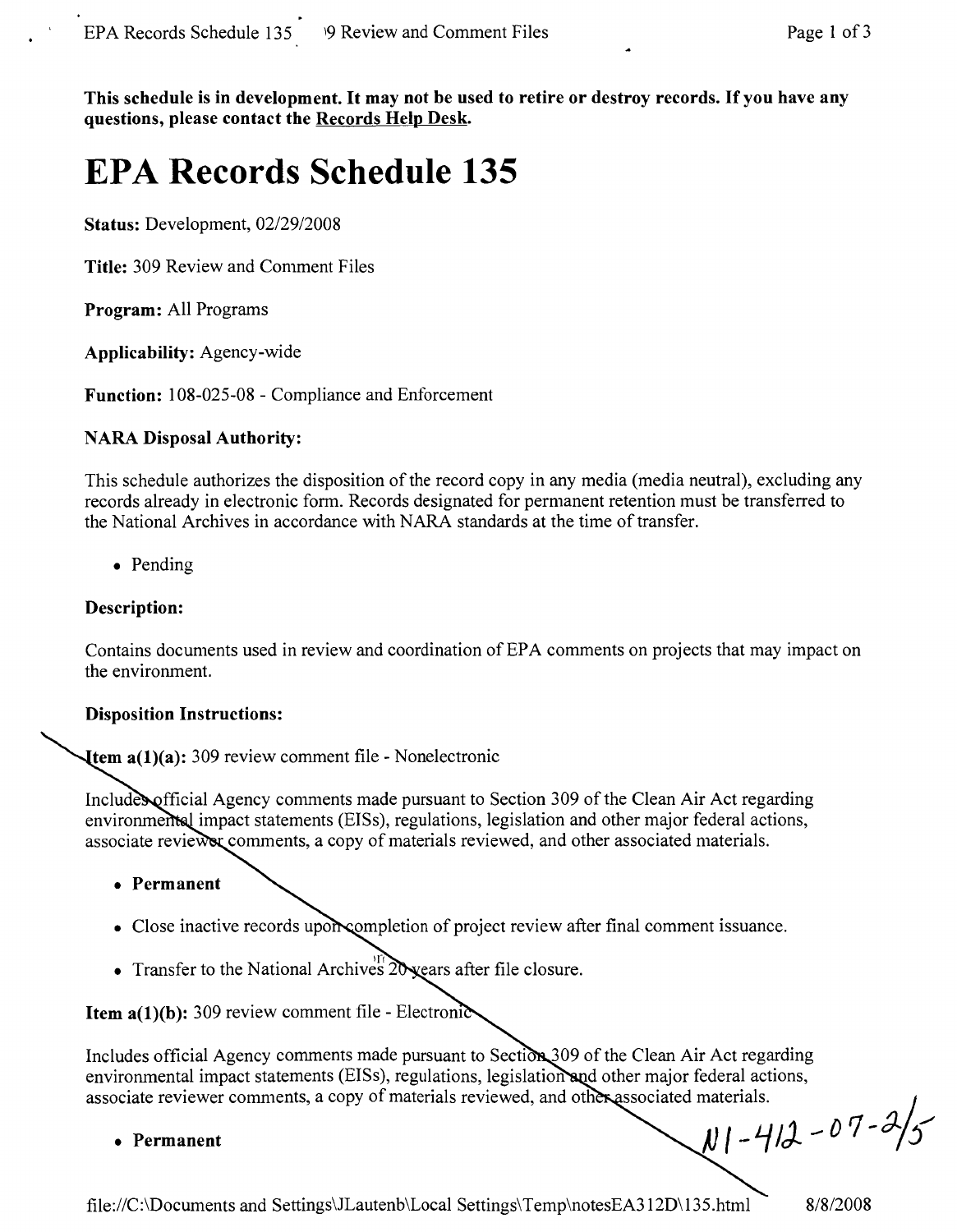• Close inactive records upon completion of project review after final comment issuance.

• Transferm the National Archives 5 years after file closure, with any related documentation and external finding aids, as specified in 36 CFR 1228.270 or standards applicable at the time.

**Item**  $a(1)(c)$ **:** 309 review comment file - Electronic copy of records transferred to the National Archives

Includes official Agency comments made pursuant to Section 309 of the Clean Air Act regarding environmental impact statements (EISs), regulations, legislation and other major federal actions, associate reviewer comments, a copy of materials reviewed, and other associated materials.

- **• Disposable**
- Close file upon transfer to the National Archives.
- Delete after electronic record copy is successfully transferred to the National Archives.

# Item  $a(2)$ : 309 review report

Includes computer-generated data summarizing official 309 reviews, Federal Register notices, and other associated materials.

- **• Disposable**
- Close inactive records at end of reporting cycle.
- Destroy 15 years after file closure.

**Item a(3):** Summarized comments

- **• Disposable**
- Close file when comments are summarized.
- Destroy after file is closed.

# **Guidance:**

Each office acting as a principal reviewer under the Section 309 Policy Act Manual is responsible for maintaining the record copy.

Environmental impact statements are logged into the Environmental Review Tracking System (ERP/ERTS) - EPA 057. NEPA preparation files are scheduled as EPA 134.

Environmental assessments submitted to EPA that are not part of the 309 process may be filed as program management files scheduled as EPA 006.

Previous schedule items combined into this schedule were for the following programs: Enforcement and General Counsel, Regional Administrator, Federal Activities, Water, Toxic Substances, Mobile Source, Air and Hazardous Waste, Research and Development, and Pesticides. Specific item numbers are cited

Archives.<br>N | - 4/2 - 07-2/5

 $N1 - 412 - 07 - 2/5$